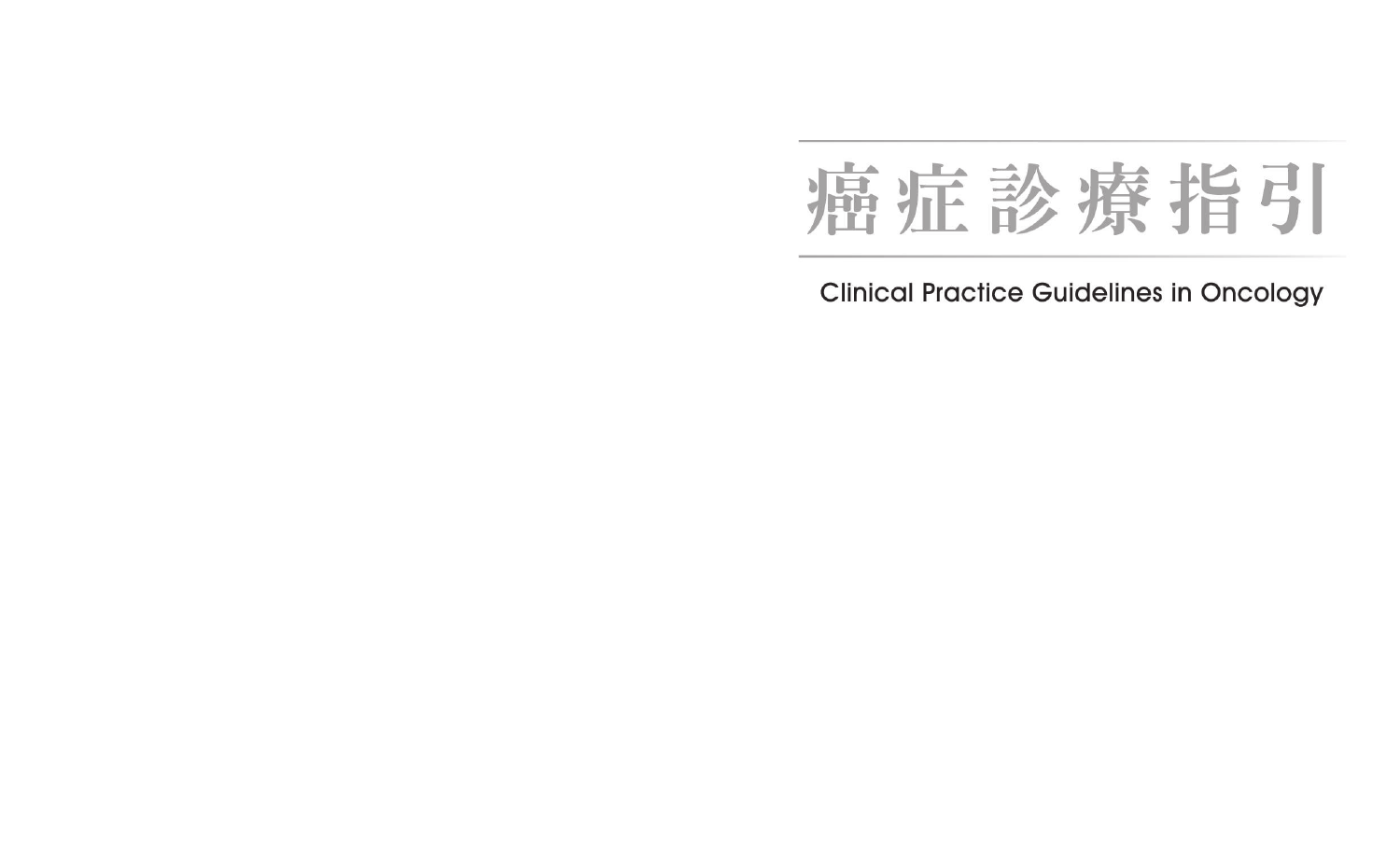# 肝癌診療指引

#### **一、參與討論同仁**

| 主席     | 彭汪嘉康院士 (血腫科)   |                 |  |  |  |
|--------|----------------|-----------------|--|--|--|
|        | 邱仲峯副院長 ( 放腫科 ) |                 |  |  |  |
| 附設醫院   | 謝政毅醫師 (血腫科)    | 高偉育醫師 ( 消化內科 )  |  |  |  |
|        | 李婉玫副主任 (癌症中心)  | 林佳伶個管師 ( 癌症中心 ) |  |  |  |
|        | 張淑涵個管師 (癌症中心)  |                 |  |  |  |
| 萬芳醫院   | 陳永發醫師 ( 消化內科 ) | 張渭文醫師 ( 一般外科 )  |  |  |  |
|        | 胡瑾瑜個管師 (癌症中心)  |                 |  |  |  |
| 雙和醫院   | 陳信安醫師 ( 一般外科 ) | 黃珮芳個管師 (癌症中心)   |  |  |  |
| 臺北癌症中心 | 廖裕民醫師 (血腫科)    |                 |  |  |  |

**二、討論日期:**107 **年** 10 **月** 24 **日**

**三、校稿人員:陳永發醫師** / **胡瑾瑜個管師**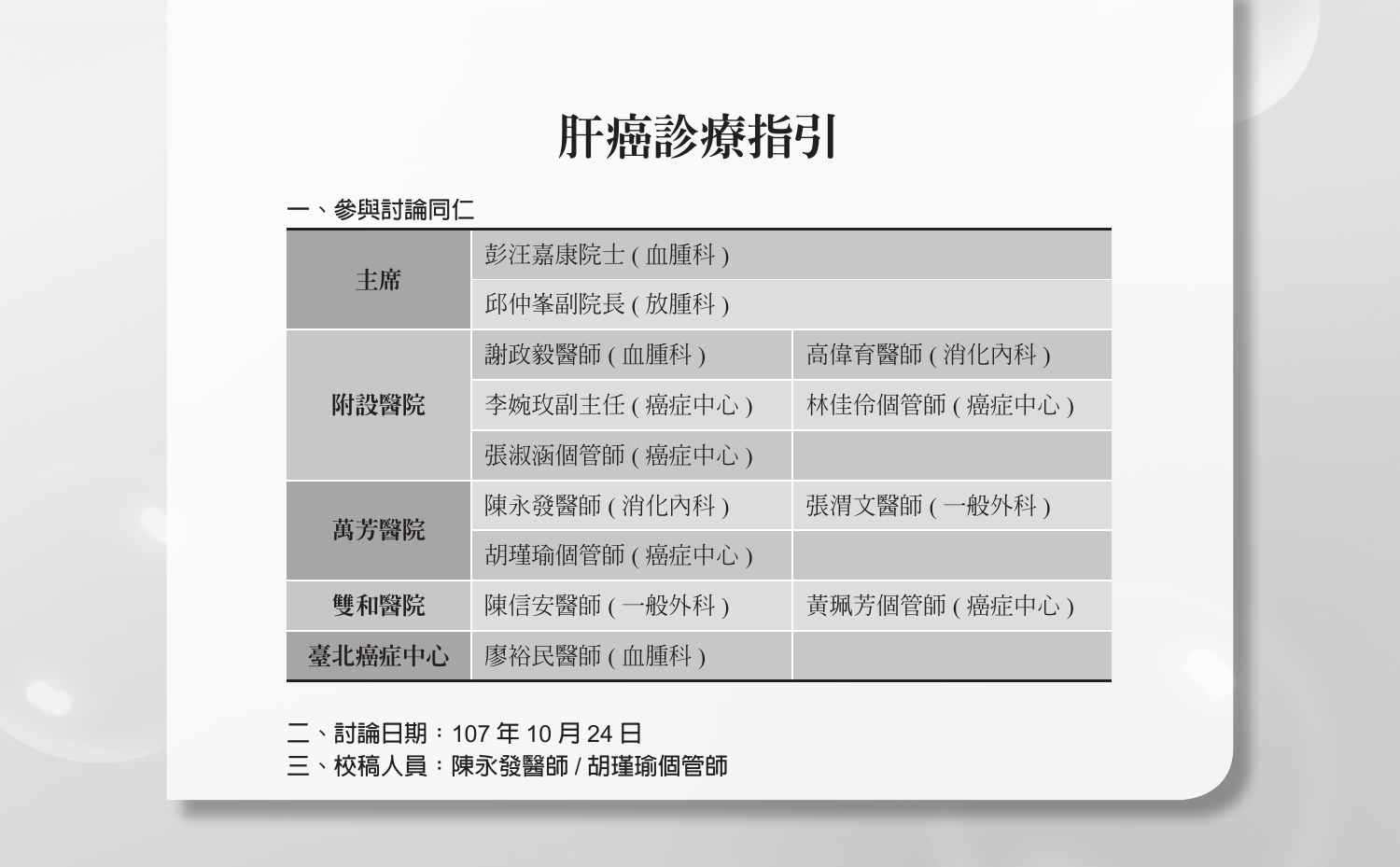# 107 **年版與上一版差異:**

| 106年版                                                                | 107年修訂版                                                                   |
|----------------------------------------------------------------------|---------------------------------------------------------------------------|
| 肝癌診療指引共識 -3<br>肝癌診療指引共識 -4<br>影像學檢杳-每 1~3 月<br>甲型胎兒蛋白-前2年每1-3月之後每6個月 | 修訂<br>影像學檢查-前 2 年每 1~3 個月,之後每 3~6 個月。<br>甲型胎兒蛋白-前 2 年每 1~3 個月,之後每 3~6 個月。 |
| 肝癌診療指引共識 -4                                                          | 增訂<br>BCLC:B、C 處置部分增加免疫治療                                                 |
| 肝癌診療指引共識 -4<br>BCLC : D → 1. 支持療法 ; 2. 臨床試驗治療 →追蹤                    | 修訂<br>BCLC:D → 1. 支持療法;2. 臨床試驗治療<br>箭號不拉到追蹤                               |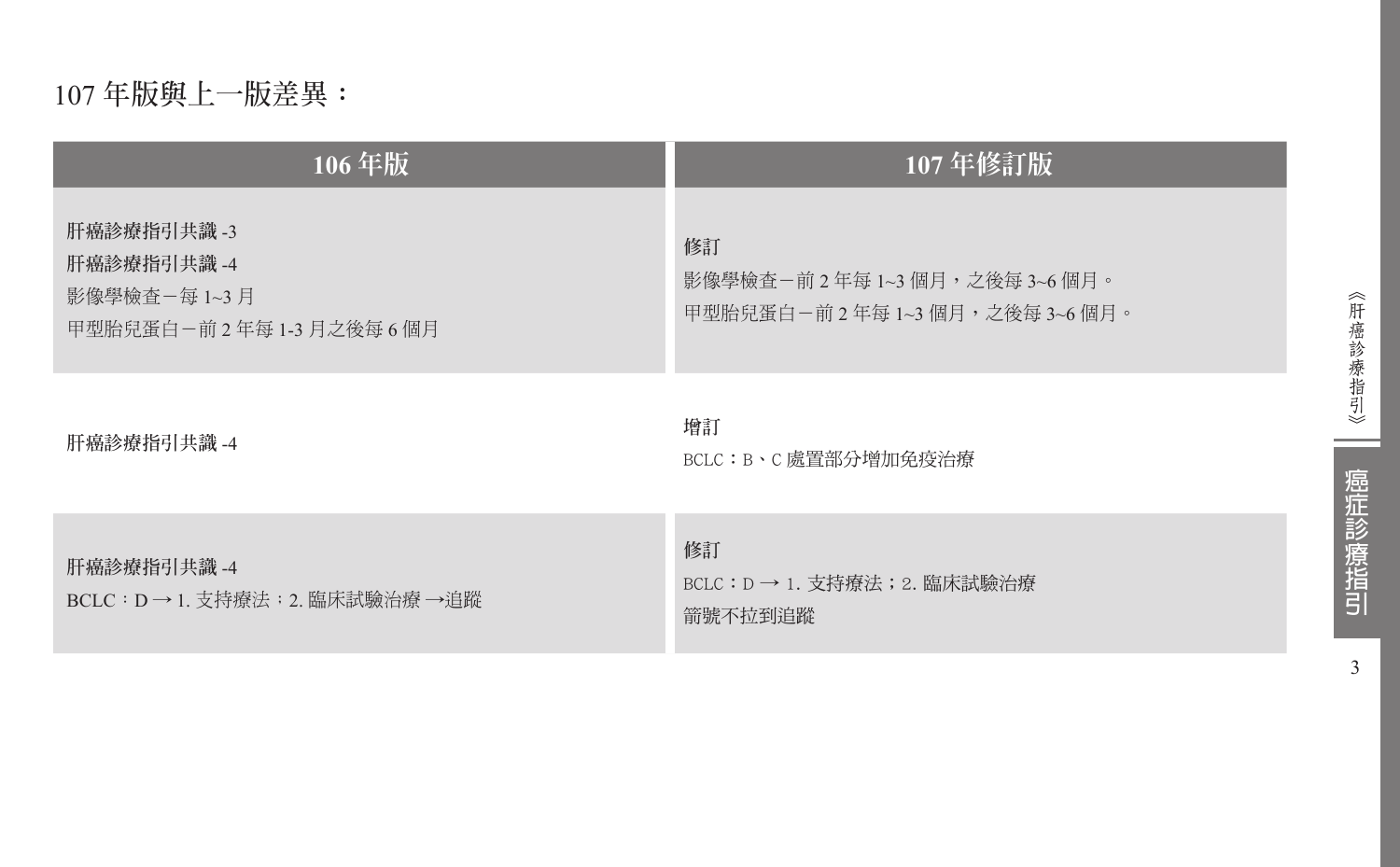《肝癌診療指引共識ノ》

癌症診療指引

4

# 《 肝癌診療指引共識 **-1** 》

**高危險群評估**



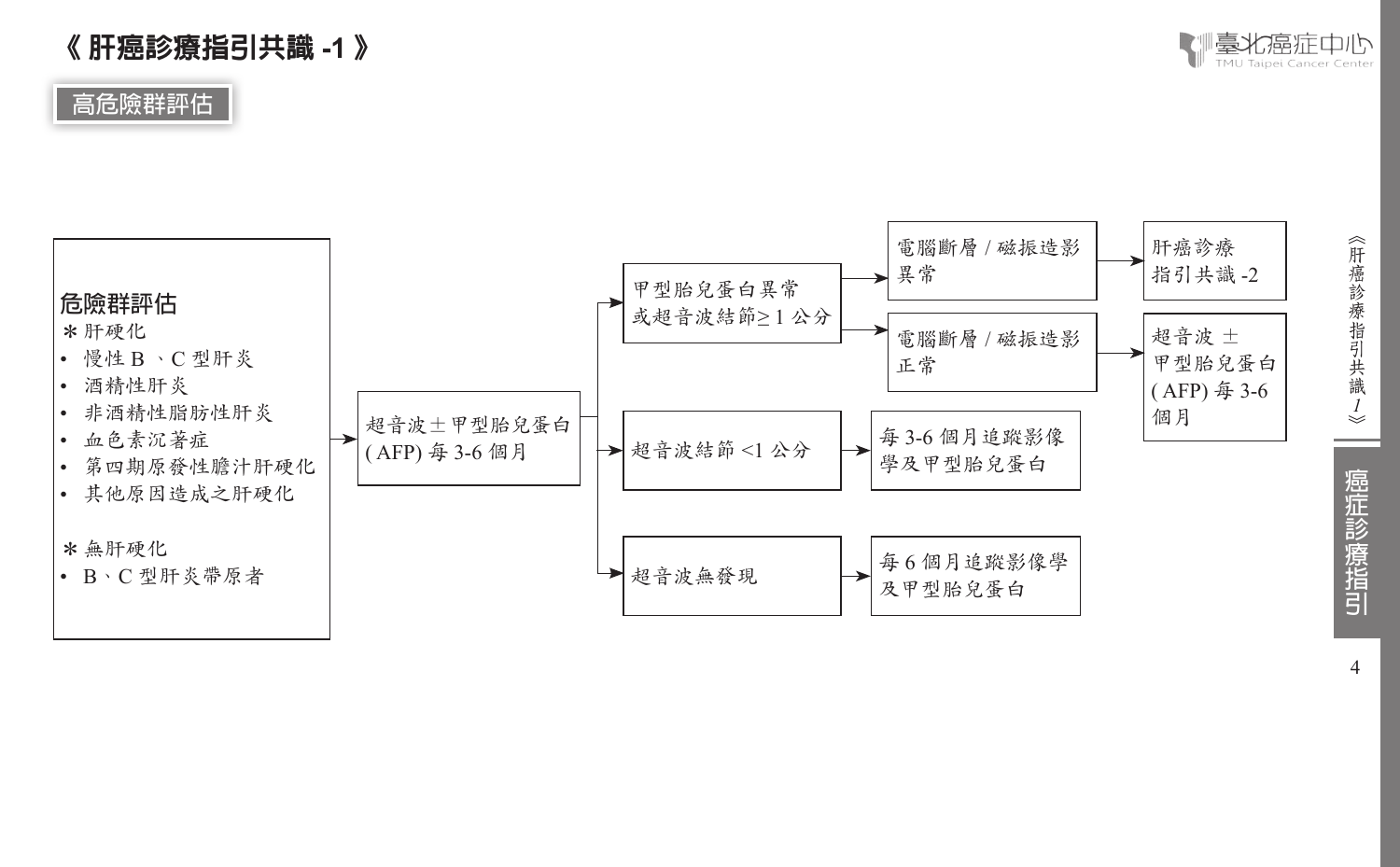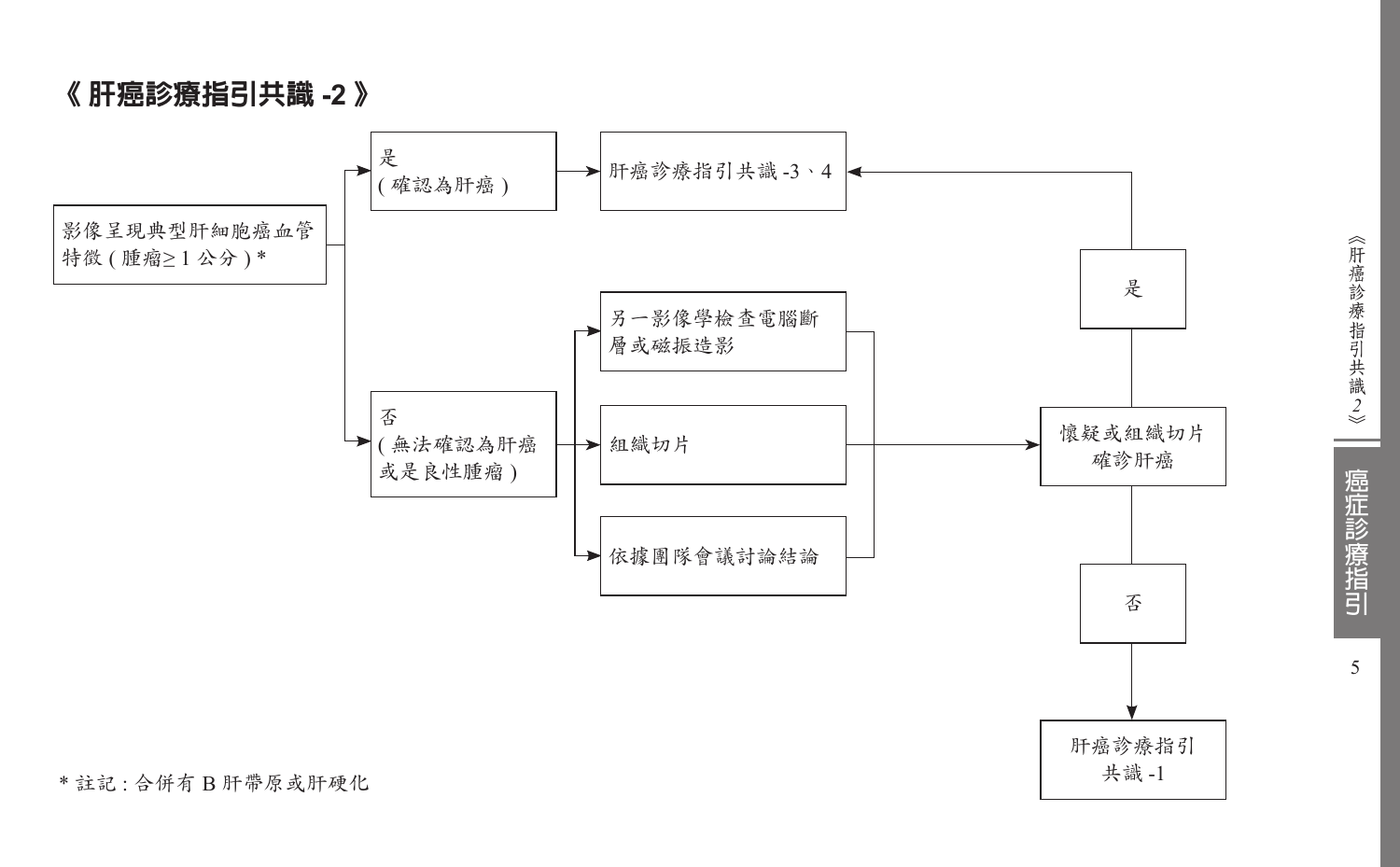



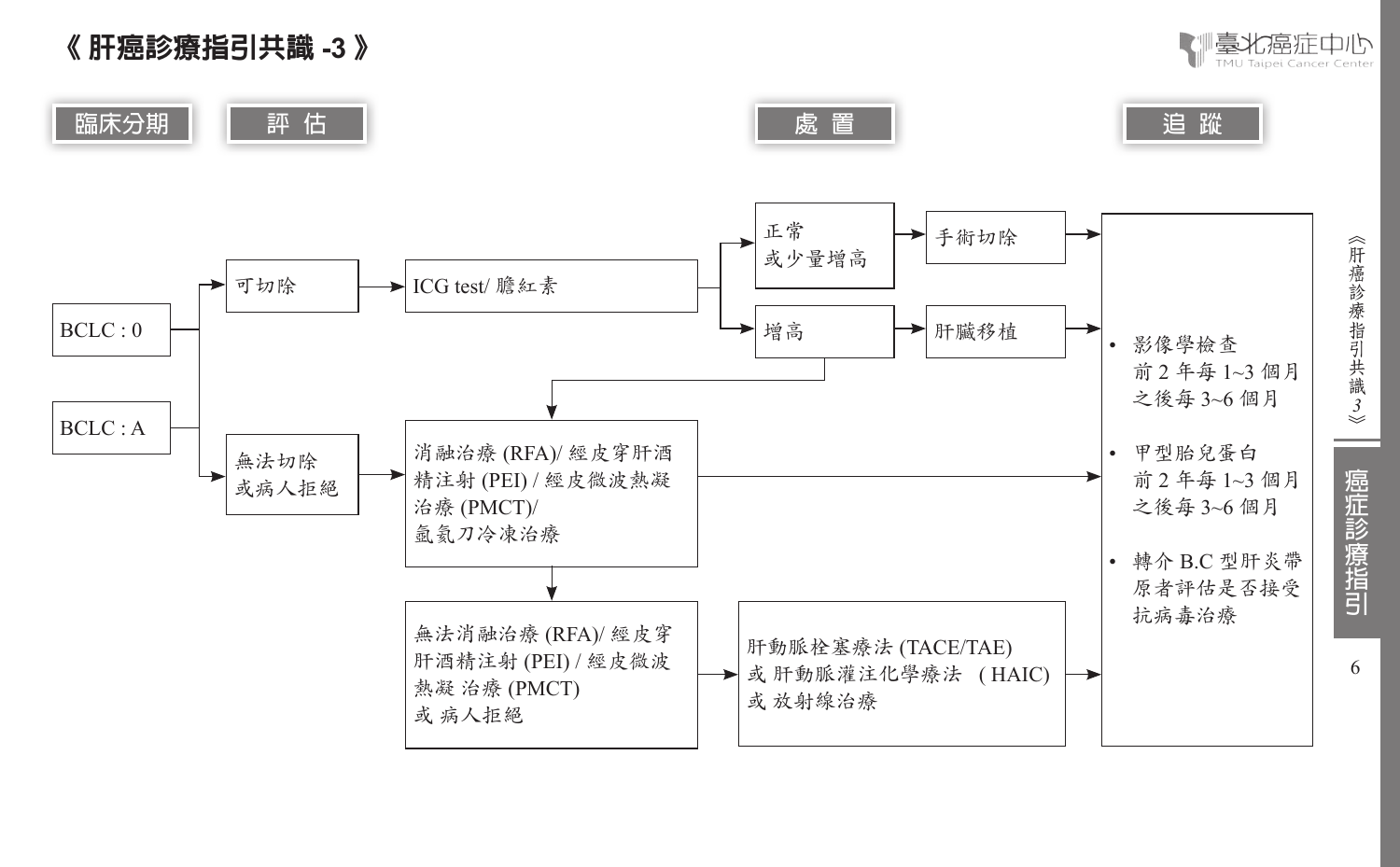《 肝癌診療指引共識 **-4** 》

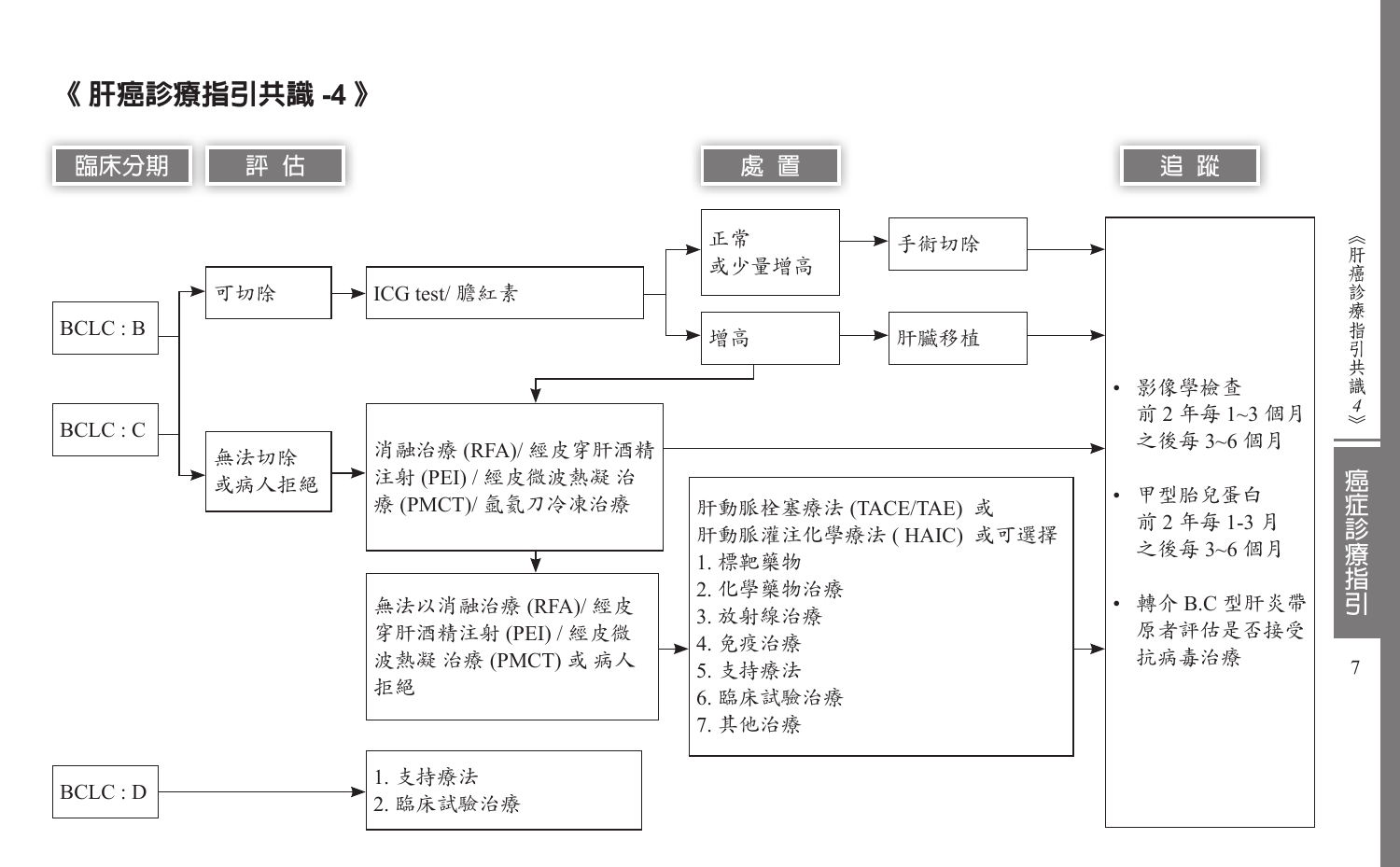# 《 參考文獻 》



- 1. NCCN Clinical Practice Guidelines in Oncology Hepatobiliary Cancers. V3. 2018
- 2. Jordi Bruix, and Morries Sherman. Mangement of Hepatocellular Carcinoma,AASLD PRACTICE GUIDELINE . HEPATOLOGY , Vol.42, No. 5,2005
- 3. Francois Durand, M.D., and Dominique Valla, M.D. Assessment of Prognosis of Cirrhosis. SEMINARS IN DISEASE, 2008;Vol.28, No.1:110-122.
- 4. Deniela Benedeto-Stojanov, Aleksandar Nagorni, et al.The Model for the End-Stage Liver Disease and Child-Pugh score in predicting prognosis in patients with liver cirrhosis and esophageal variceal bleeding. VOJNOSANITETSKI PREGLED 2009;Vol.66:724-728.
- 5. Mazzaferro V, et al. Liver transplantation for the treatment of small hepatocellular carcinomas in patients with cirrhosis. N Engl J Med. 1996 Mar 14;334(11):693-9.
- 6. Duffy JP et al. Liver transplantation criteria for hepatocellular carcinoma should be expanded: a 22-year experience with 467 patients at UCLA. Ann Surg. 2007 Sep;246(3):502-9; discussion 509-11.
- 7. Yamakado, K., et al., Early-stage hepatocellular carcinoma: radiofrequency ablation combined with chemoembolization versus hepatectomy. Radiology 2008; 247(1):260-266.
- 8. Maluccio, M.A., et al., Transcatheter arterial embolization with only particles for the treatment of unresectable hepatocellular carcinoma. J Vasc Interv Radiol 2008;19(6):862-869.
- 9. Kulik, L.M., et al., Safety and efficacy of 90Y radiotherapy for hepatocellular carcinoma with and without portal vein thrombosis. Hepatology 2008;47(1):71-81.
- 10. Cardenes HR, Price TR, Perkins SM, et al. Phase I feasibility trial of stereotactic body radiation therapy for primary hepatocellular carcinoma. Clin Transl Oncol 2010; 12:18-225.
- 11. Tse RV, Hawkins M, Lockwood G, K, et al. Phase I study of individualized stereotactic body radiotherapy for hepatocellular carcinoma and intrahepatic cholangiocarcinoma. J Clin Oncol 2008 26:657-664.
- 12. Hawkins MA, Dawson LA. Radiation therapy for hepatocellular carcinoma.Cancer 2006;106(8):1653-1663.
- 13. Tse RV, Guha C, Dawson LA. Conformal radiotherapy for hepatocellular carcinoma.Crit Rev Oncol/Hematol 2008;67:113-123.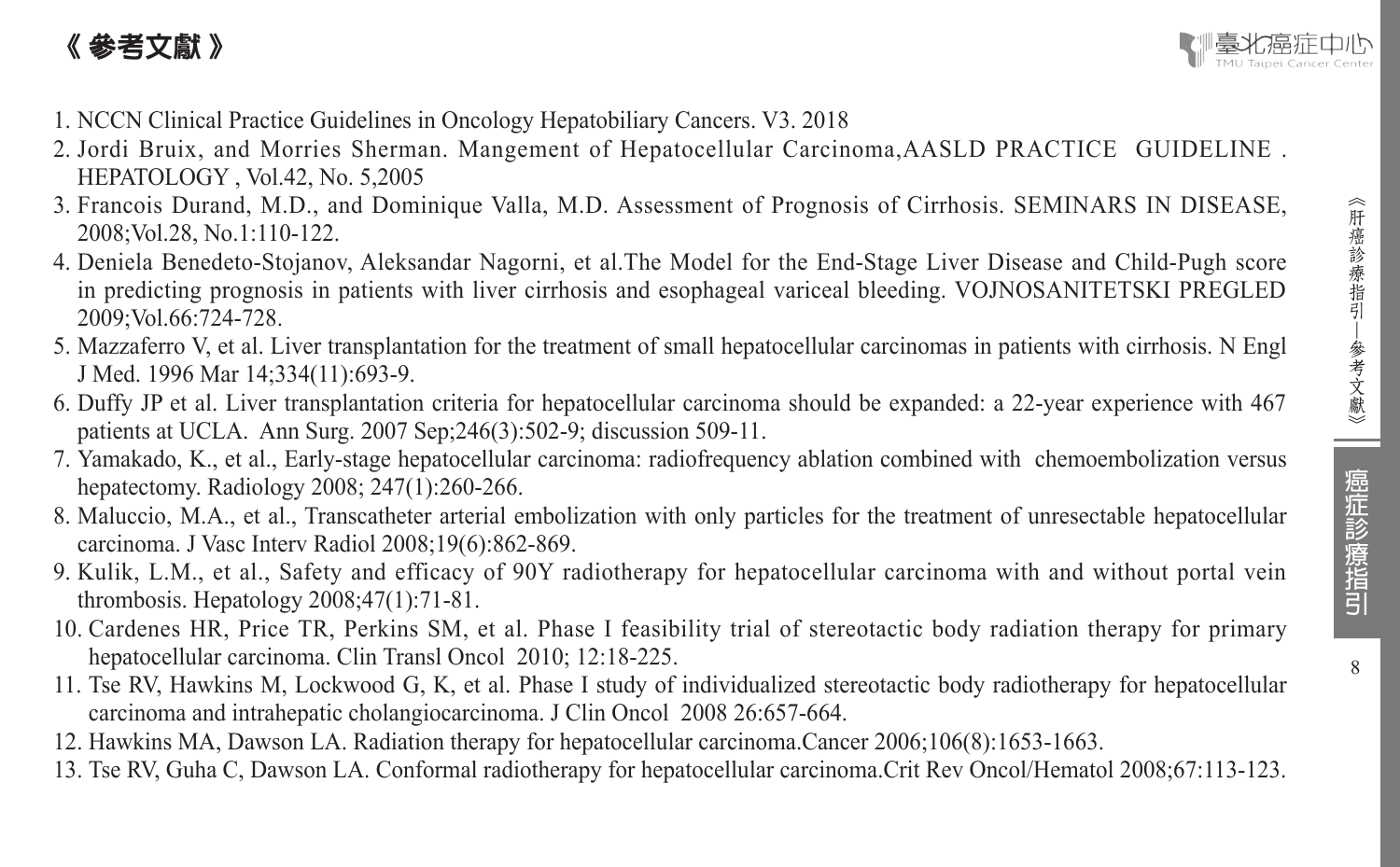- 14. Huang YJ, Hsu HC, Wang CY, et al. The treatment responses in cases of radiation therapy to portal vein thrombosis in advanced hepatocellular carcinomna.IJROBP 2009;73(4):1155-1163.
- 15. Meng MB, Cui YL, Lu Y, She B, Chen Y, Guan YS, et al. Transcatheter arterial chemoembolization in combination with radiotherapy for unresectable hepatocellular carcinoma: a systematic review and meta-analysis. Radiotherapy and oncology : journal of the European Society for Therapeutic Radiology and Oncology. 2009; 92(2): 184-94.
- 16. Seong J, Park HC, Han KH, Chon CY. Clinical results and prognostic factors in radiotherapy for unresectable hepatocellular carcinoma: a retrospective study of 158 patients. Int J Radiat Oncol Biol Phys. 2003; 55(2): 329-36.
- 17. Prof. M. kudo :Clinical Practice Guidelines for HCC Differ between Japan, United States,and Europe. Liver Cancer 2015;4:89- 95
- 18. Eric C. H. et al: Spontaneous Rupture of Hepatocellular Carcinoma. ARCH SURG/VOL 141: 191-198, FEB 2006
- 19. Chi-leung Liu et al: Management of Spontaneous Rupture of Hepatocellular Carcinoma: Single-Center Experience. Journal of Clinical Oncology, Vol 19, No 17 (September 1): 3725-3732, 2001
- 20. Joon Sung Kim et al: Long-Term Survival in a Patient With Ruptured Hapatocellular Carcinoma. The Korean Journal of Internal Medicine Vol. 24, No. 1, March:63-67, 2009
- 21. Chiung-Yu Chen et al: Spontaneous Rupture of Hepatocellular Carcinoma A Review of 141 Taiwanese Cases and Comparison with Nonrupture Cases.
- 22. Miyamoto M, et al: Spontaneous rupture of hepatocellular carcinoma: A review of 172 Japanese cases. Am J Gastroenterol 86:67-71, 1991
- 23. Paolo Sammartino et al: Prevention of Peritoneal Metastases from Colon Cancer in High-Risk Patients: Preliminary Results of Surgery plus Prophylactic HIPEC. Gastroenterology Research and PracticeVolume 2012 (2012), Article ID 141585, 7 pages
- 24. Jesslyn H Ding et al: Hepatocellular Carcinoma Peritoneal Metastases: Report of Three Cases and Collective Review of the Literature. Ann Acad Med Singapore 2010;39:734-37
- 25. AASLD 2010 HCC Update .Jordi Bruix1 and Morris Sherman2: Management of Hepatocellular Carcinoma: An Update. HEPATOLOGY, Vol. 000, No. 000, 2010
- 26. EASL–EORTC Clinical Practice Guidelines: Management of hepatocellular carcinoma: European Association for the Study of the Liver , European Organisation for Research and Treatment of Cancer. Journal of Hepatology 2012 vol. 56 j 908–943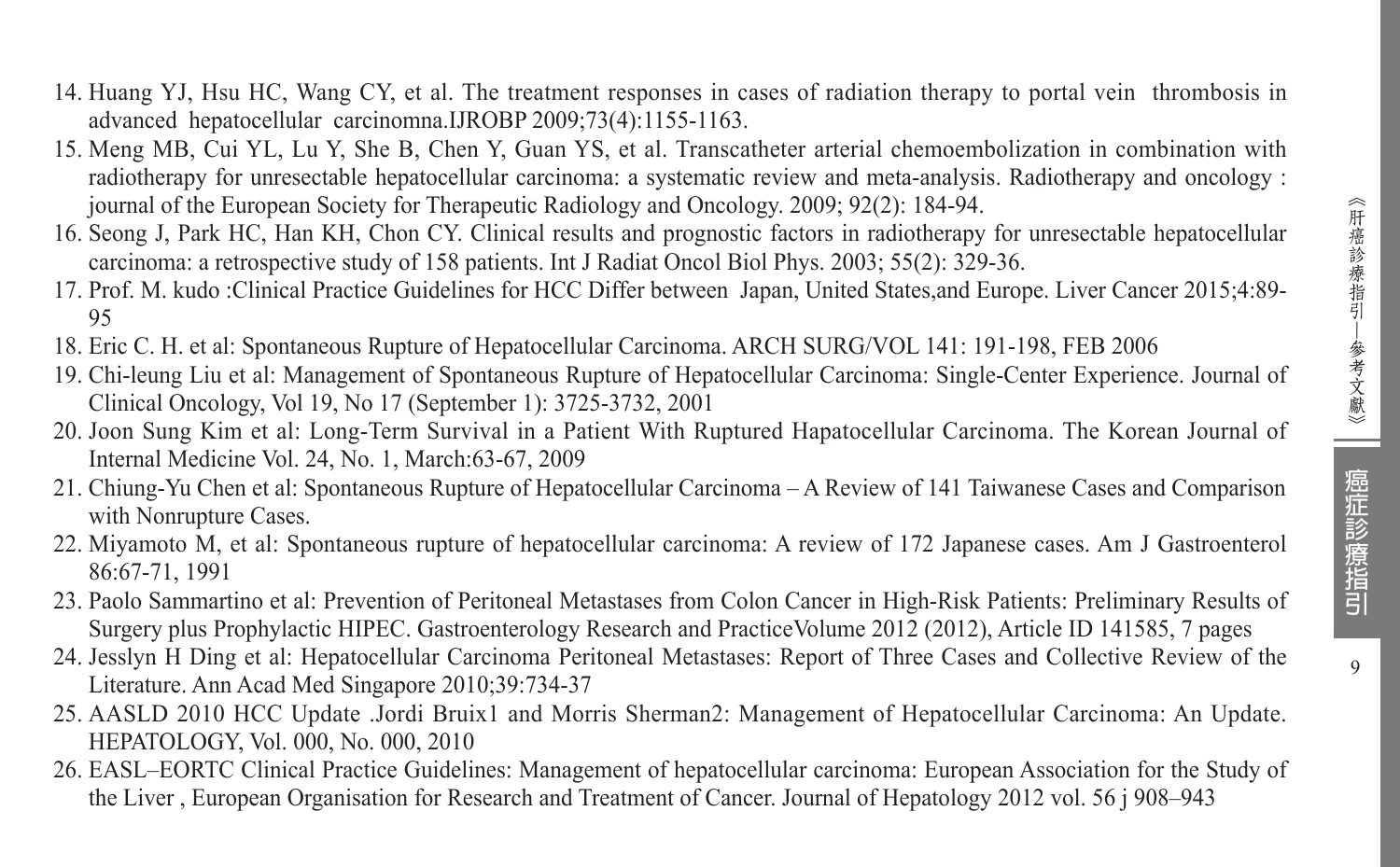

27. Asia–Pacific clinical practice guidelines on the management of hepatocellular carcinoma: a 2017 update, Masao Omata1,2 • Ann-Lii Cheng3 • Norihiro Kokudo4 • Masatoshi Kudo5 • Jeong Min Lee6 • Jidong Jia7 • Ryosuke Tateishi8 • Kwang-Hyub Han9 • Yoghesh K. Chawla10 • Shuichiro Shiina11 • Wasim Jafri12 • Diana Alcantara Payawal13 • Takamasa Ohki14 • Sadahisa Ogasawara15 • Pei-Jer Chen16 • Cosmas Rinaldi A. Lesmana17,18 • Laurentius A. Lesmana17 • Rino A. Gani18 • Shuntaro Obi19 • A. Kadir Dokmeci20 • Shiv Kumar Sarin21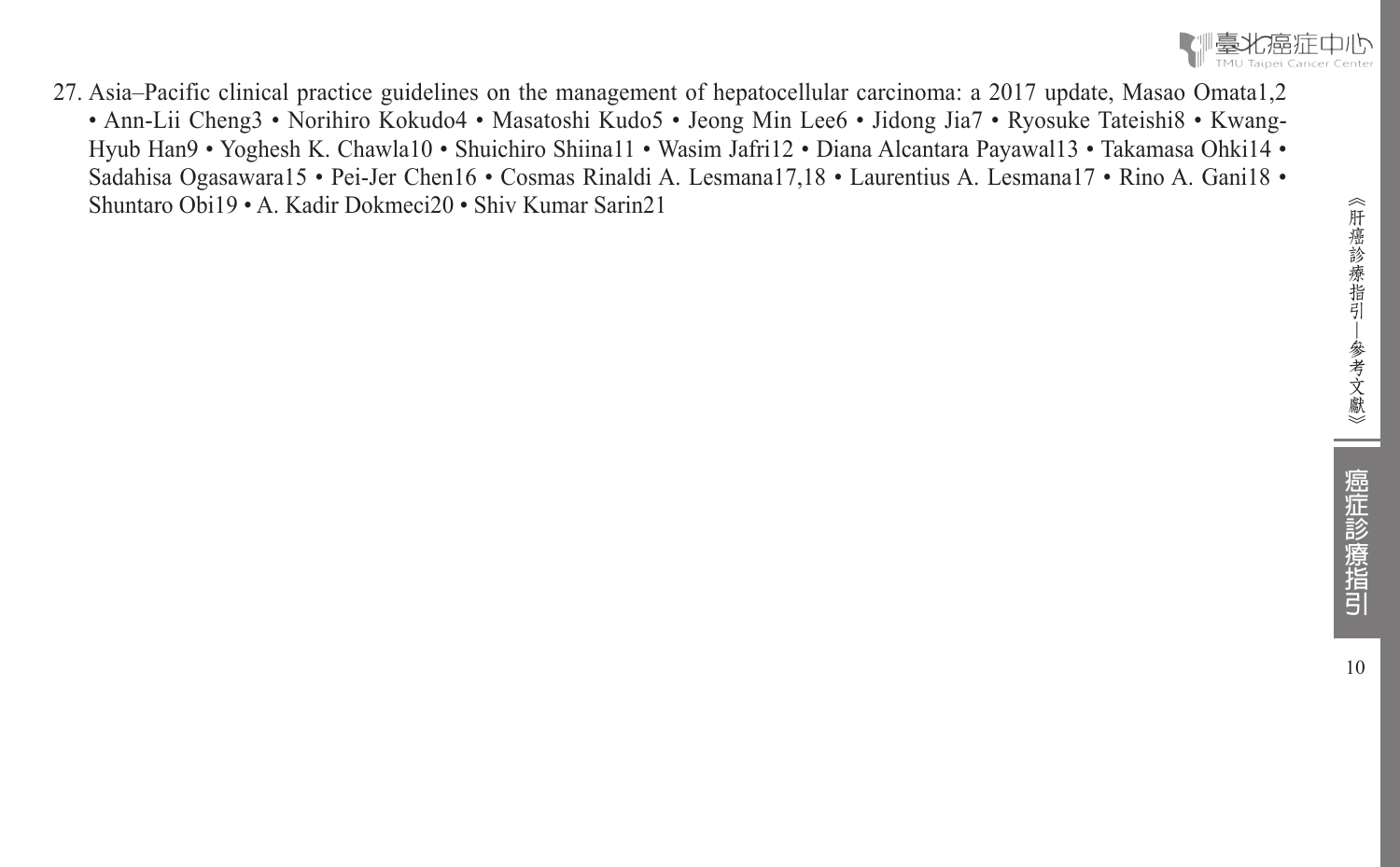# 《 肝癌抗癌藥物治療指引 》

#### **Hepatocellular Carcinoma**

#### **Sorafenib (Child-Pugh Class A [category 1] or B)**

| 藥品名                                                | 劑量 mg/m <sup>2</sup> | 給藥日 | 頻率 | 週期 | 參考文獻                                                   |  |  |
|----------------------------------------------------|----------------------|-----|----|----|--------------------------------------------------------|--|--|
| Sorafenib                                          | 400mg PO BID         |     |    |    | 1, 2                                                   |  |  |
|                                                    |                      |     |    |    |                                                        |  |  |
|                                                    |                      |     |    |    |                                                        |  |  |
| Lenvatinib (Child-Pugh Class A only)               |                      |     |    |    |                                                        |  |  |
| 藥品名                                                | 劑量 mg/m <sup>2</sup> | 給藥日 | 頻率 | 週期 | 參考文獻                                                   |  |  |
| Lenvatinib                                         | 8 or 12mg* PO QD     |     |    |    | 5                                                      |  |  |
|                                                    |                      |     |    |    | *8 mg/day for BW <60 kg; 12 mg/day for BW $\geq$ 60 kg |  |  |
|                                                    |                      |     |    |    |                                                        |  |  |
| <b>Progression on or after Sorafenib</b>           |                      |     |    |    |                                                        |  |  |
| Regorafenib (Child-Pugh Class A only [category 1]) |                      |     |    |    |                                                        |  |  |
| 藥品名                                                | 劑量 mg/m <sup>2</sup> | 給藥日 | 頻率 | 週期 | 參考文獻                                                   |  |  |

Regorafenib 160mg PO QD 1-21 Q4W 3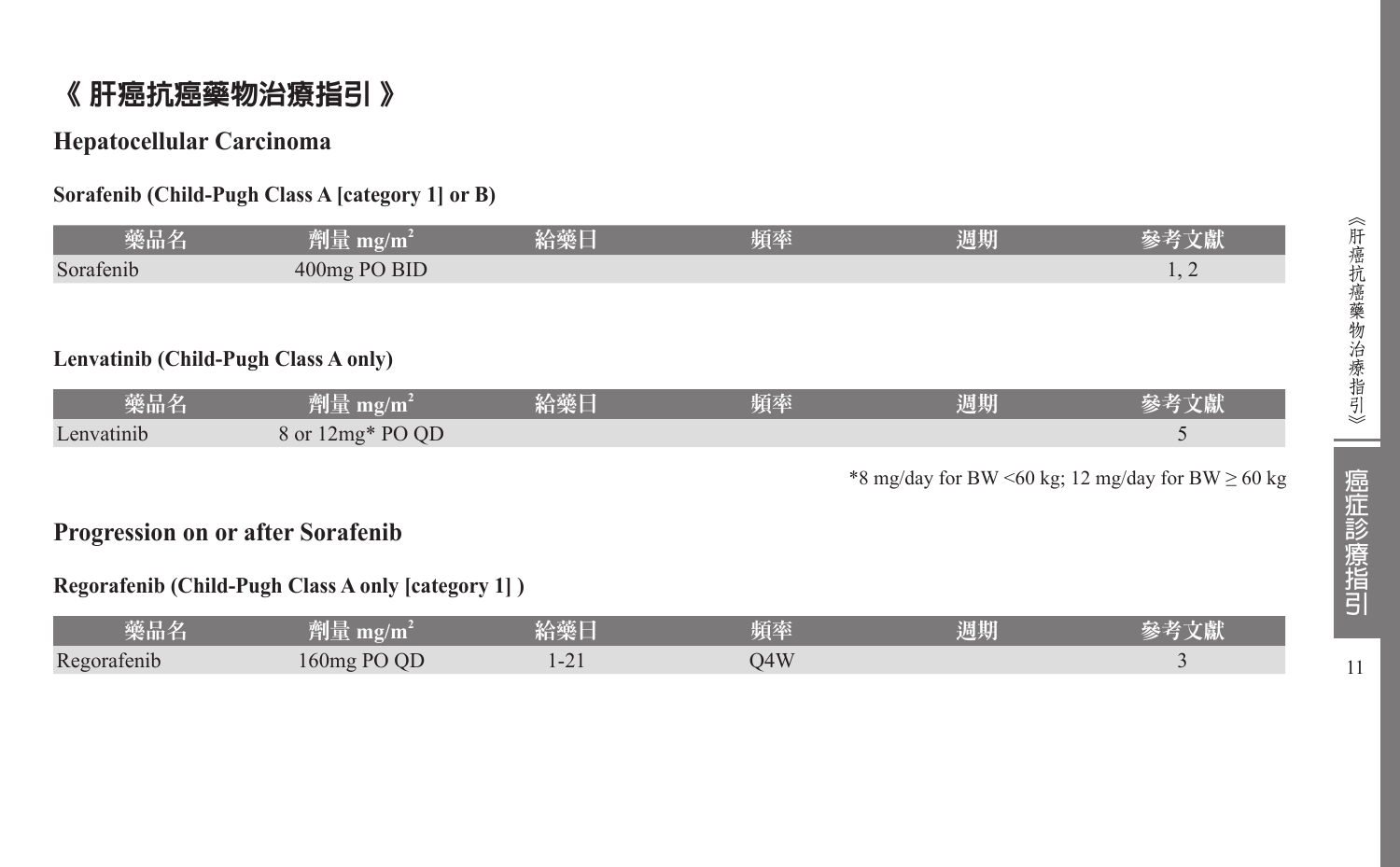

#### **Nivolumab (Child-Pugh Class A or B7 only )**

| 藥品名       | 제도로<br>$\mathbf{m}\mathbf{g}/\mathbf{m}^-$<br>ren n. | 給藥人 | 頃率           | 週期 | <b>START AND</b> |
|-----------|------------------------------------------------------|-----|--------------|----|------------------|
| Nivolumab | mg/kg                                                |     | 12W<br>UZ VV |    |                  |

# 參考文獻

- 1. Llovet J, Ricci S, Mazzaferro V, et al. Sorafenib in advanced hepatocellular carcinoma. New Engl J Med 2008;359(4):378-390.
- 2. Cheng A, Kang Y, Chen Z, et al. Efficacy and safety of sorafenib in patients in the Asia Pacific region with advanced hepatocellular carcinoma: a phase III randomized,double-blind, placebo-controlled trial. Lancet Oncol 2009;10:25-34.
- 3. Bruix J, Qin S, Merle P, et al. Regorafenib for patients with hepatocellular carcinoma who progressed on sorafenib treatment (RESORCE): a randomised, double-blind, placebo-controlled, phase 3 trial. Lancet 2017;389:56-66.
- 4. EI-Khoueiry AB, Sangro B, Yau T, et al. Nivolumab in patients with advanced hepatocellular carcinoma (CheckMate 040): an open-label, non-comparative, phase 1/2 dose escalation and expansion trial. Lancet 2017;389:2492-2502.
- 5. Kudo M, Finn RS, Qin S,et al. Lenvatinib versus sorafenib in first-line treatment of patients with unresectable hepatocellular carcinoma: a randomised phase 3 non-inferiority trial.Lancet 2018;391:1163-1173.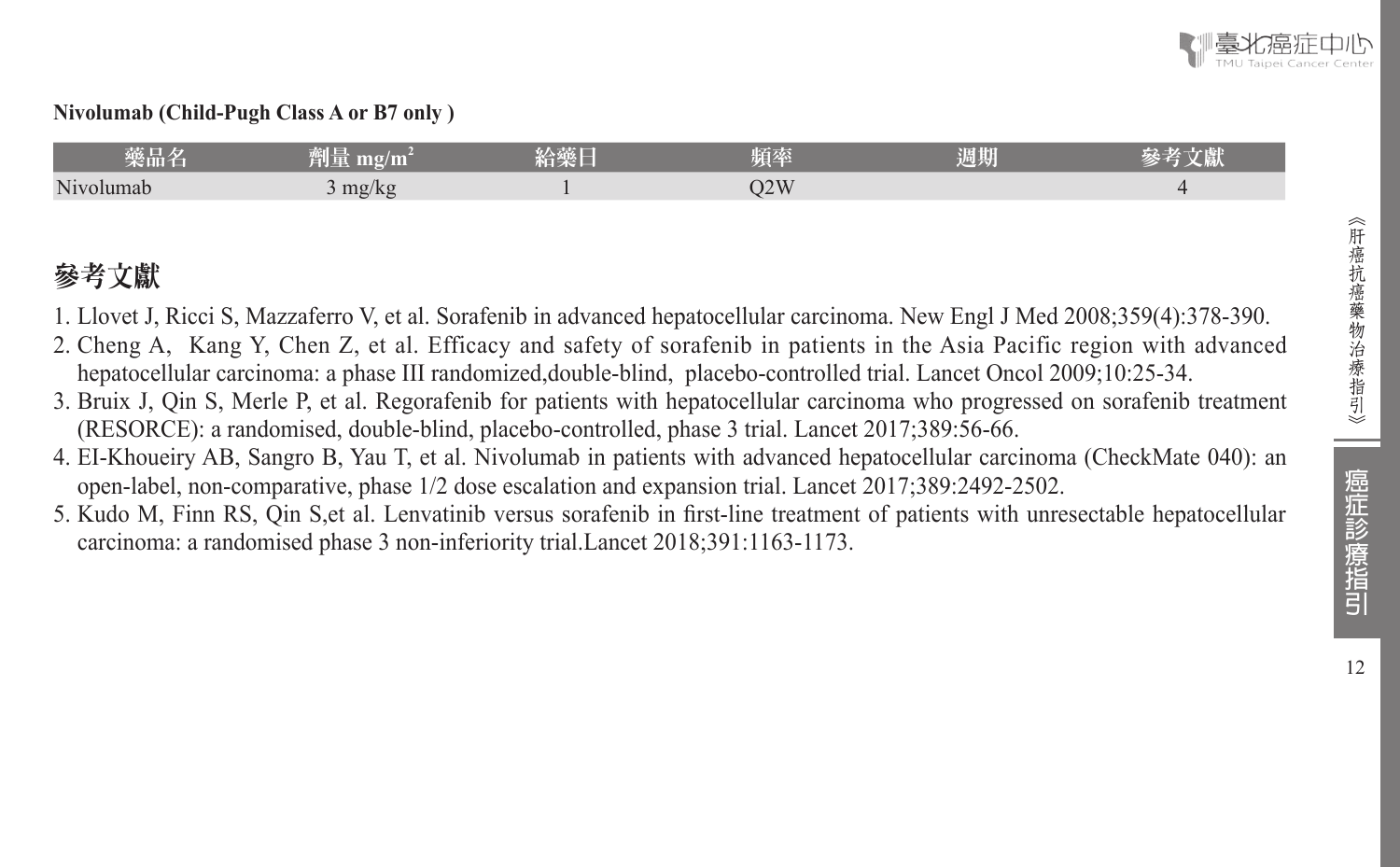# 《 肝癌放射治療共識 》

#### 一、治療範圍

1. 肝腫瘤

2. 栓塞肝門靜脈

### 二、治療劑量 **/** 次數

## ▲常規治療:

- 36-56Gy( 依正常肝組織體積大小 ) 次數 13 次 (12-14 次 ) 或 23 次 (20-25 次 ) ( 依劑量分 )
- ▲立體定位高劑量分次治療
- 1. 分次劑量:6-20Gy
- 2. 治療次數:3-6 次
- 三、治療方式 **:**

使用立體順型與強度調控放射治療技術 , 包含弧形及螺旋放射規畫,可考慮搭配影像導引治療,治療選擇可使用同 步照射高與低危險部位的方式或先給予整個照射部位部份劑量照射後,再針對高危險部位加強劑量 。

# 四、參考文獻 **:**

1.NCCN clinical practice guidelines in oncology-Hepatobiliary cancers. Version 5.2018.

- 2.Robertson JM, et al. Treatment of primary hepatobiliary cancers with conformal radiation therapy and regional chemotherapy. J Clin Oncol 1993; 11: 1286–1293.
- 3.Cardenes HR, et al. Phase I feasibility trial of stereotactic body radiation therapy for primary hepatocellular carcinoma. Clin Transl Oncol 2010; 12: 218-225.